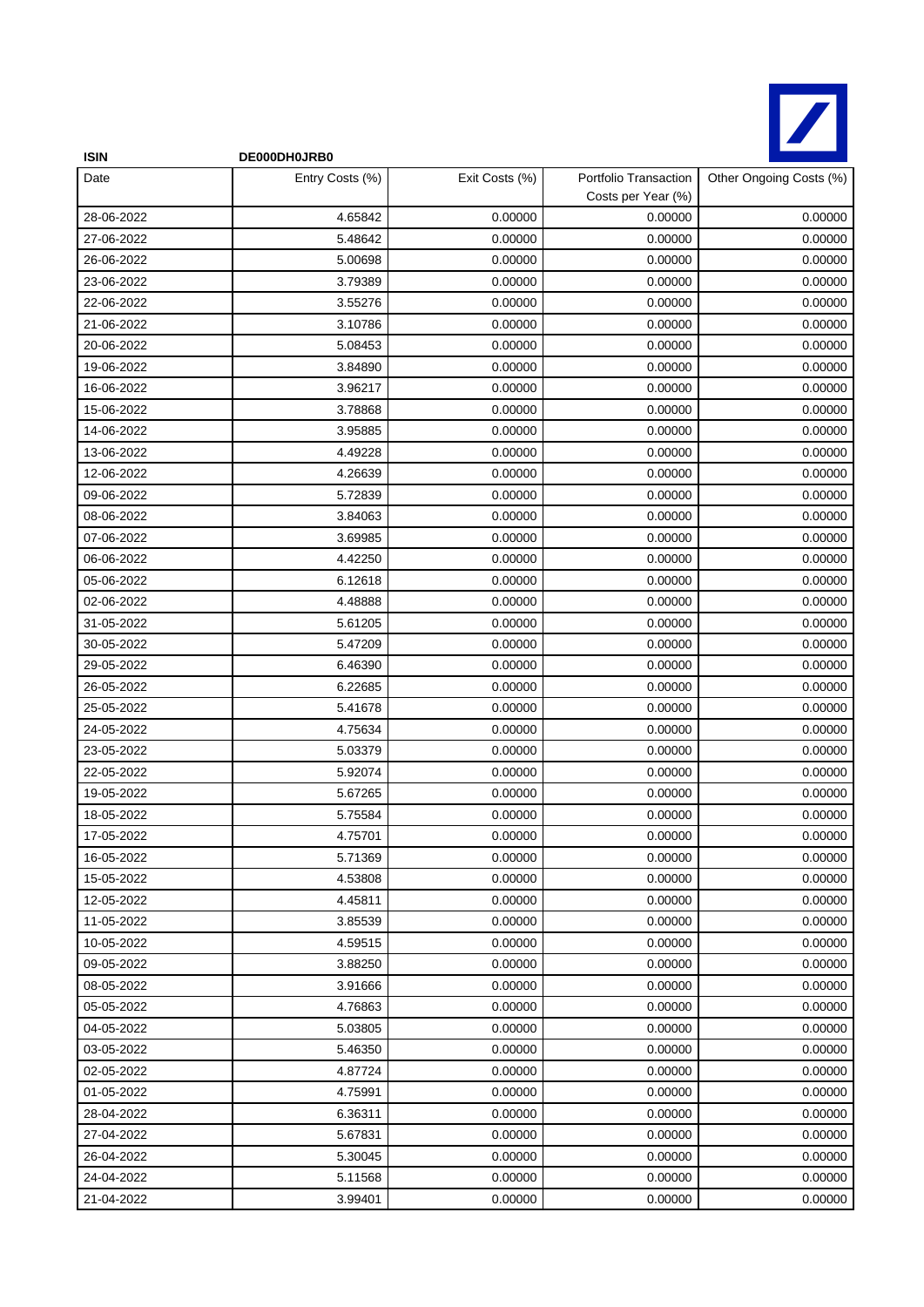| 20-04-2022 | 3.15141 | 0.00000 | 0.00000 | 0.00000 |
|------------|---------|---------|---------|---------|
| 19-04-2022 | 5.85264 | 0.00000 | 0.00000 | 0.00000 |
| 18-04-2022 | 5.64601 | 0.00000 | 0.00000 | 0.00000 |
| 13-04-2022 | 4.06729 | 0.00000 | 0.00000 | 0.00000 |
| 12-04-2022 | 5.05578 | 0.00000 | 0.00000 | 0.00000 |
| 11-04-2022 | 4.63671 | 0.00000 | 0.00000 | 0.00000 |
| 10-04-2022 | 4.07485 | 0.00000 | 0.00000 | 0.00000 |
| 07-04-2022 | 4.48828 | 0.00000 | 0.00000 | 0.00000 |
| 06-04-2022 | 3.67346 | 0.00000 | 0.00000 | 0.00000 |
| 05-04-2022 | 2.72037 | 0.00000 | 0.00000 | 0.00000 |
| 04-04-2022 | 3.47455 | 0.00000 | 0.00000 | 0.00000 |
| 03-04-2022 | 4.06539 | 0.00000 | 0.00000 | 0.00000 |
| 31-03-2022 | 3.46304 | 0.00000 | 0.00000 | 0.00000 |
| 30-03-2022 | 2.19215 | 0.00000 | 0.00000 | 0.00000 |
| 29-03-2022 | 3.14551 | 0.00000 | 0.00000 | 0.00000 |
| 28-03-2022 | 4.32871 | 0.00000 | 0.00000 | 0.00000 |
| 25-03-2022 | 2.85997 | 0.00000 | 0.00000 | 0.00000 |
| 24-03-2022 | 3.70682 | 0.00000 | 0.00000 | 0.00000 |
| 22-03-2022 | 3.91838 | 0.00000 | 0.00000 | 0.00000 |
| 21-03-2022 | 4.94615 | 0.00000 | 0.00000 | 0.00000 |
| 18-03-2022 | 5.18591 | 0.00000 | 0.00000 | 0.00000 |
| 17-03-2022 | 5.32730 | 0.00000 | 0.00000 | 0.00000 |
| 16-03-2022 | 5.62409 | 0.00000 | 0.00000 | 0.00000 |
| 15-03-2022 | 4.78628 | 0.00000 | 0.00000 | 0.00000 |
| 14-03-2022 | 6.17835 | 0.00000 | 0.00000 | 0.00000 |
| 11-03-2022 | 6.71103 | 0.00000 | 0.00000 | 0.00000 |
| 10-03-2022 | 7.22152 | 0.00000 | 0.00000 | 0.00000 |
| 09-03-2022 | 8.12374 | 0.00000 | 0.00000 | 0.00000 |
| 08-03-2022 | 6.81389 | 0.00000 | 0.00000 | 0.00000 |
| 07-03-2022 | 6.52354 | 0.00000 | 0.00000 | 0.00000 |
| 04-03-2022 | 5.94823 | 0.00000 | 0.00000 | 0.00000 |
| 03-03-2022 | 5.77896 | 0.00000 | 0.00000 | 0.00000 |
| 02-03-2022 | 6.88781 | 0.00000 | 0.00000 | 0.00000 |
| 01-03-2022 | 6.69387 | 0.00000 | 0.00000 | 0.00000 |
| 28-02-2022 | 7.10752 | 0.00000 | 0.00000 | 0.00000 |
| 25-02-2022 | 8.25647 | 0.00000 | 0.00000 | 0.00000 |
| 24-02-2022 | 6.46250 | 0.00000 | 0.00000 | 0.00000 |
| 23-02-2022 | 8.45233 | 0.00000 | 0.00000 | 0.00000 |
| 21-02-2022 | 7.50071 | 0.00000 | 0.00000 | 0.00000 |
| 18-02-2022 | 7.16291 | 0.00000 | 0.00000 | 0.00000 |
| 17-02-2022 | 6.38312 | 0.00000 | 0.00000 | 0.00000 |
| 16-02-2022 | 7.74891 | 0.00000 | 0.00000 | 0.00000 |
| 15-02-2022 | 6.82453 | 0.00000 | 0.00000 | 0.00000 |
| 14-02-2022 | 6.40306 | 0.00000 | 0.00000 | 0.00000 |
| 11-02-2022 | 6.88453 | 0.00000 | 0.00000 | 0.00000 |
| 09-02-2022 | 6.61716 | 0.00000 | 0.00000 | 0.00000 |
| 08-02-2022 | 6.31024 | 0.00000 | 0.00000 | 0.00000 |
| 07-02-2022 | 7.74356 | 0.00000 | 0.00000 | 0.00000 |
| 04-02-2022 | 6.08867 | 0.00000 | 0.00000 | 0.00000 |
| 03-02-2022 | 5.90684 | 0.00000 | 0.00000 | 0.00000 |
| 02-02-2022 | 6.53470 | 0.00000 | 0.00000 | 0.00000 |
| 01-02-2022 | 6.61989 | 0.00000 | 0.00000 | 0.00000 |
| 31-01-2022 | 8.24542 | 0.00000 | 0.00000 | 0.00000 |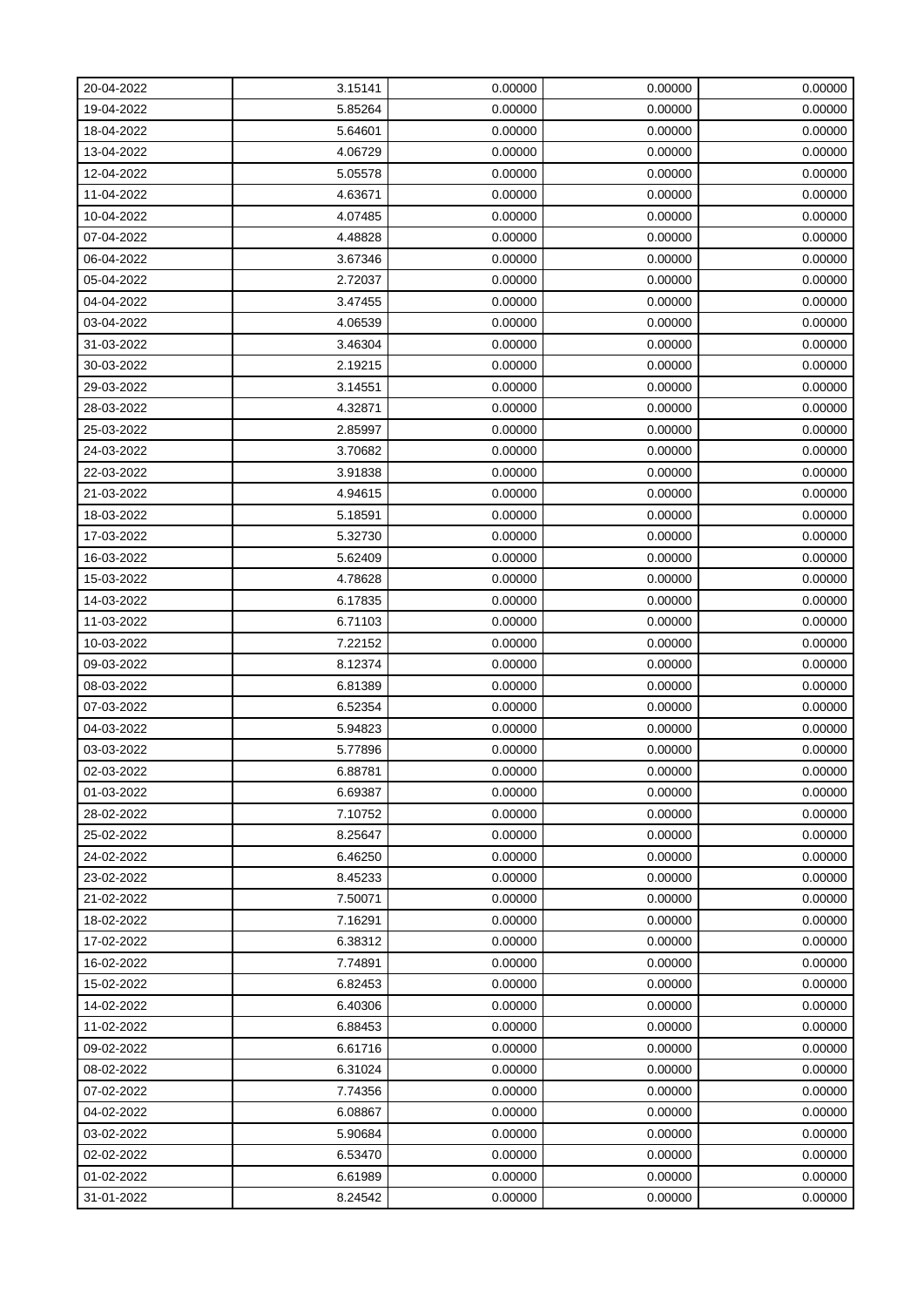| 28-01-2022 | 7.20655 | 0.00000 | 0.00000 | 0.00000 |
|------------|---------|---------|---------|---------|
| 27-01-2022 | 6.04423 | 0.00000 | 0.00000 | 0.00000 |
| 26-01-2022 | 5.51950 | 0.00000 | 0.00000 | 0.00000 |
| 25-01-2022 | 5.35159 | 0.00000 | 0.00000 | 0.00000 |
| 24-01-2022 | 4.68404 | 0.00000 | 0.00000 | 0.00000 |
| 21-01-2022 | 2.95082 | 0.00000 | 0.00000 | 0.00000 |
| 20-01-2022 | 4.49519 | 0.00000 | 0.00000 | 0.00000 |
| 19-01-2022 | 3.73134 | 0.00000 | 0.00000 | 0.00000 |
| 18-01-2022 | 3.59048 | 0.00000 | 0.00000 | 0.00000 |
| 17-01-2022 | 4.20499 | 0.00000 | 0.00000 | 0.00000 |
| 14-01-2022 | 3.98270 | 0.00000 | 0.00000 | 0.00000 |
| 13-01-2022 | 3.48560 | 0.00000 | 0.00000 | 0.00000 |
| 12-01-2022 | 4.75236 | 0.00000 | 0.00000 | 0.00000 |
| 11-01-2022 | 6.69797 | 0.00000 | 0.00000 | 0.00000 |
| 10-01-2022 | 5.61799 | 0.00000 | 0.00000 | 0.00000 |
| 07-01-2022 | 7.42450 | 0.00000 | 0.00000 | 0.00000 |
| 05-01-2022 | 6.74081 | 0.00000 | 0.00000 | 0.00000 |
| 04-01-2022 | 7.36082 | 0.00000 | 0.00000 | 0.00000 |
| 03-01-2022 | 5.25537 | 0.00000 | 0.00000 | 0.00000 |
| 31-12-2021 | 6.83757 | 0.00000 | 0.00000 | 0.00000 |
| 30-12-2021 | 7.40167 | 0.00000 | 0.00000 | 0.00000 |
| 29-12-2021 | 7.74089 | 0.00000 | 0.00000 | 0.00000 |
| 28-12-2021 | 7.34507 | 0.00000 | 0.00000 | 0.00000 |
| 27-12-2021 | 7.58398 | 0.00000 | 0.00000 | 0.00000 |
| 20-12-2021 | 7.69232 | 0.00000 | 0.00000 | 0.00000 |
| 17-12-2021 | 7.42976 | 0.00000 | 0.00000 | 0.00000 |
| 16-12-2021 | 8.04173 | 0.00000 | 0.00000 | 0.00000 |
| 15-12-2021 | 7.29403 | 0.00000 | 0.00000 | 0.00000 |
| 14-12-2021 | 7.40606 | 0.00000 | 0.00000 | 0.00000 |
| 10-12-2021 | 6.58007 | 0.00000 | 0.00000 | 0.00000 |
| 09-12-2021 | 6.02317 | 0.00000 | 0.00000 | 0.00000 |
| 08-12-2021 | 5.28306 | 0.00000 | 0.00000 | 0.00000 |
| 06-12-2021 | 7.60831 | 0.00000 | 0.00000 | 0.00000 |
| 03-12-2021 | 6.91144 | 0.00000 | 0.00000 | 0.00000 |
| 02-12-2021 | 6.63138 | 0.00000 | 0.00000 | 0.00000 |
| 01-12-2021 | 6.92788 | 0.00000 | 0.00000 | 0.00000 |
| 30-11-2021 | 4.01867 | 0.00000 | 0.00000 | 0.00000 |
| 29-11-2021 | 5.46721 | 0.00000 | 0.00000 | 0.00000 |
| 26-11-2021 | 3.07223 | 0.00000 | 0.00000 | 0.00000 |
| 24-11-2021 | 4.24064 | 0.00000 | 0.00000 | 0.00000 |
| 23-11-2021 | 4.34189 | 0.00000 | 0.00000 | 0.00000 |
| 22-11-2021 | 4.07149 | 0.00000 | 0.00000 | 0.00000 |
| 19-11-2021 | 3.72304 | 0.00000 | 0.00000 | 0.00000 |
| 18-11-2021 | 4.03940 | 0.00000 | 0.00000 | 0.00000 |
| 17-11-2021 | 3.71573 | 0.00000 | 0.00000 | 0.00000 |
| 16-11-2021 | 2.94881 | 0.00000 | 0.00000 | 0.00000 |
| 15-11-2021 | 2.61030 | 0.00000 | 0.00000 | 0.00000 |
| 11-11-2021 | 2.32110 | 0.00000 | 0.00000 | 0.00000 |
| 10-11-2021 | 1.47947 | 0.00000 | 0.00000 | 0.00000 |
| 09-11-2021 | 1.58731 | 0.00000 | 0.00000 | 0.00000 |
| 08-11-2021 | 1.90415 | 0.00000 | 0.00000 | 0.00000 |
| 05-11-2021 | 2.20923 | 0.00000 | 0.00000 | 0.00000 |
| 04-11-2021 | 0.59841 | 0.00000 | 0.00000 | 0.00000 |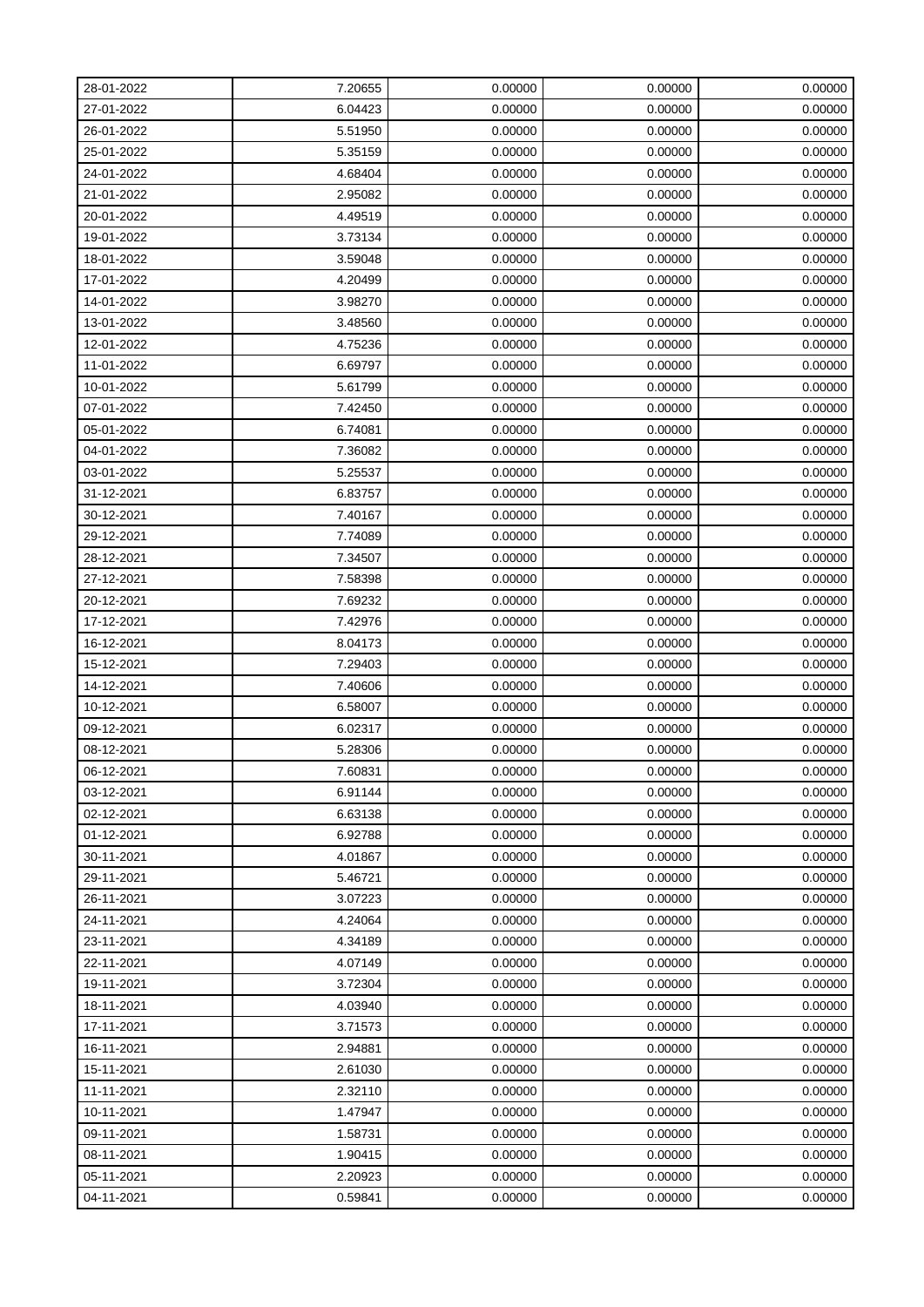| 03-11-2021 | 0.31788 | 0.00000 | 0.00000 | 0.00000 |
|------------|---------|---------|---------|---------|
| 14-10-2021 | 0.00589 | 0.00000 | 0.00000 | 0.00000 |
| 13-10-2021 | 0.65251 | 0.00000 | 0.00000 | 0.00000 |
| 12-10-2021 | 1.58572 | 0.00000 | 0.00000 | 0.00000 |
| 11-10-2021 | 0.94447 | 0.00000 | 0.00000 | 0.00000 |
| 10-10-2021 | 1.06911 | 0.00000 | 0.00000 | 0.00000 |
| 07-10-2021 | 2.11687 | 0.00000 | 0.00000 | 0.00000 |
| 06-10-2021 | 2.95128 | 0.00000 | 0.00000 | 0.00000 |
| 05-10-2021 | 2.18176 | 0.00000 | 0.00000 | 0.00000 |
| 04-10-2021 | 2.64447 | 0.00000 | 0.00000 | 0.00000 |
| 03-10-2021 | 4.10073 | 0.00000 | 0.00000 | 0.00000 |
| 30-09-2021 | 3.79393 | 0.00000 | 0.00000 | 0.00000 |
| 29-09-2021 | 4.98361 | 0.00000 | 0.00000 | 0.00000 |
| 28-09-2021 | 3.98952 | 0.00000 | 0.00000 | 0.00000 |
| 26-09-2021 | 3.40510 | 0.00000 | 0.00000 | 0.00000 |
| 23-09-2021 | 3.02886 | 0.00000 | 0.00000 | 0.00000 |
| 22-09-2021 | 5.26792 | 0.00000 | 0.00000 | 0.00000 |
| 21-09-2021 | 4.19904 | 0.00000 | 0.00000 | 0.00000 |
| 20-09-2021 | 4.91875 | 0.00000 | 0.00000 | 0.00000 |
| 19-09-2021 | 3.75221 | 0.00000 | 0.00000 | 0.00000 |
| 16-09-2021 | 4.31341 | 0.00000 | 0.00000 | 0.00000 |
| 15-09-2021 | 3.00358 | 0.00000 | 0.00000 | 0.00000 |
| 14-09-2021 | 4.00244 | 0.00000 | 0.00000 | 0.00000 |
| 13-09-2021 | 3.35087 | 0.00000 | 0.00000 | 0.00000 |
| 12-09-2021 | 3.72129 | 0.00000 | 0.00000 | 0.00000 |
| 09-09-2021 | 3.84531 | 0.00000 | 0.00000 | 0.00000 |
| 08-09-2021 | 3.66943 | 0.00000 | 0.00000 | 0.00000 |
| 07-09-2021 | 3.09896 | 0.00000 | 0.00000 | 0.00000 |
| 05-09-2021 | 1.70284 | 0.00000 | 0.00000 | 0.00000 |
| 02-09-2021 | 2.86361 | 0.00000 | 0.00000 | 0.00000 |
| 01-09-2021 | 3.13212 | 0.00000 | 0.00000 | 0.00000 |
| 31-08-2021 | 2.91301 | 0.00000 | 0.00000 | 0.00000 |
| 30-08-2021 | 3.17673 | 0.00000 | 0.00000 | 0.00000 |
| 29-08-2021 | 3.31898 | 0.00000 | 0.00000 | 0.00000 |
| 26-08-2021 | 3.87199 | 0.00000 | 0.00000 | 0.00000 |
| 25-08-2021 | 2.87801 | 0.00000 | 0.00000 | 0.00000 |
| 24-08-2021 | 2.73105 | 0.00000 | 0.00000 | 0.00000 |
| 23-08-2021 | 3.62829 | 0.00000 | 0.00000 | 0.00000 |
| 22-08-2021 | 4.75959 | 0.00000 | 0.00000 | 0.00000 |
| 19-08-2021 | 3.51463 | 0.00000 | 0.00000 | 0.00000 |
| 18-08-2021 | 2.78422 | 0.00000 | 0.00000 | 0.00000 |
| 17-08-2021 | 3.50477 | 0.00000 | 0.00000 | 0.00000 |
| 16-08-2021 | 2.56092 | 0.00000 | 0.00000 | 0.00000 |
| 15-08-2021 | 1.81511 | 0.00000 | 0.00000 | 0.00000 |
| 12-08-2021 | 2.03708 | 0.00000 | 0.00000 | 0.00000 |
| 11-08-2021 | 1.48498 | 0.00000 | 0.00000 | 0.00000 |
| 10-08-2021 | 1.60625 | 0.00000 | 0.00000 | 0.00000 |
| 08-08-2021 | 2.52078 | 0.00000 | 0.00000 | 0.00000 |
| 05-08-2021 | 1.56967 | 0.00000 | 0.00000 | 0.00000 |
| 03-08-2021 | 1.93213 | 0.00000 | 0.00000 | 0.00000 |
| 02-08-2021 | 1.25009 | 0.00000 | 0.00000 | 0.00000 |
| 30-07-2021 | 1.02772 | 0.00000 | 0.00000 | 0.00000 |
| 29-07-2021 | 0.51358 | 0.00000 | 0.00000 | 0.00000 |